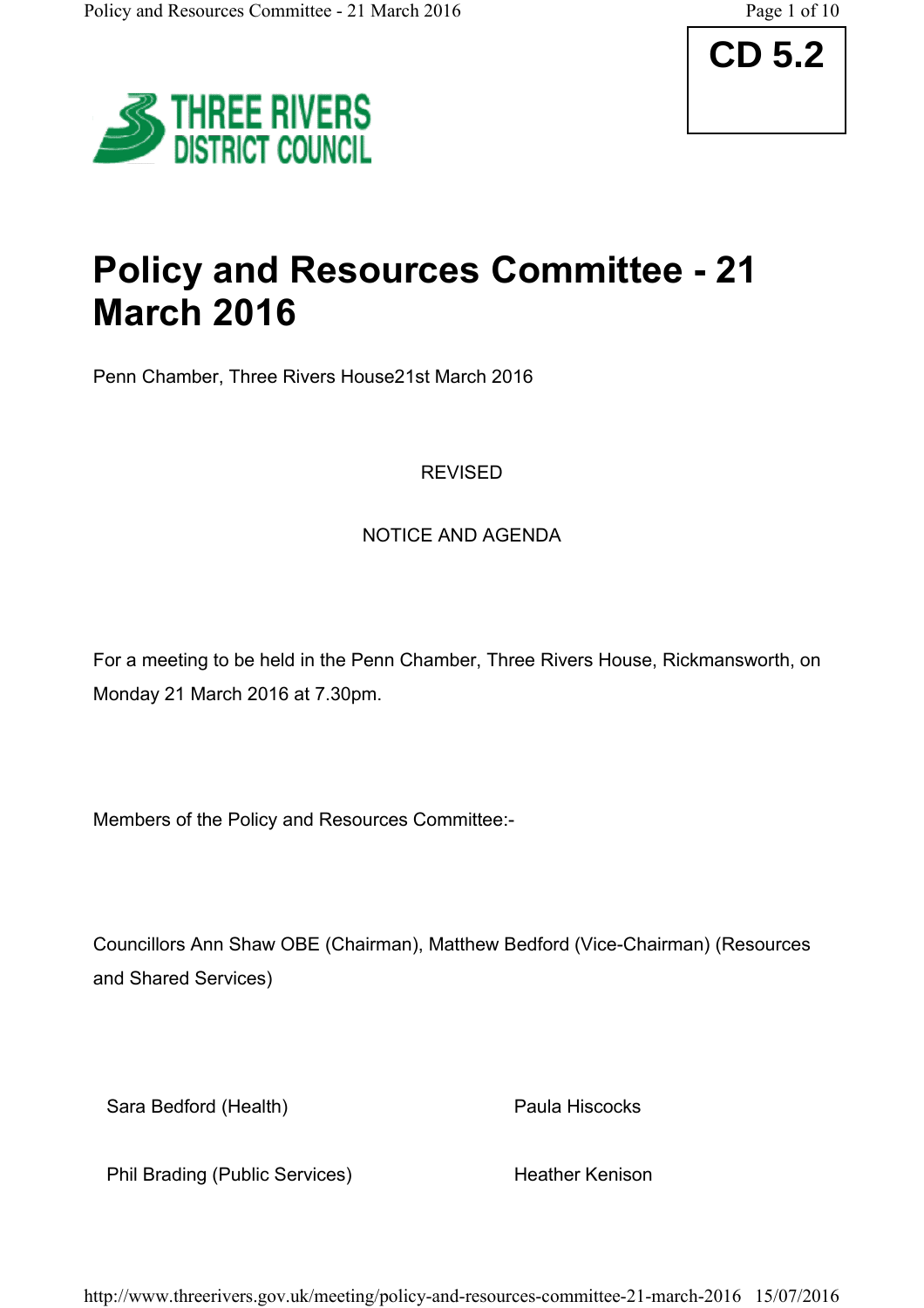| <b>Kemal Butt</b>                          | Angela Killick                                    |
|--------------------------------------------|---------------------------------------------------|
| <b>Stephen Cox</b>                         | Chris Lloyd (Leisure, Community<br>and Wellbeing) |
| Stephen Giles-Medhurst (Economic           | Ralph Sangster                                    |
| Development, Sustainability and Transport) | David Sansom                                      |
| Ty Harris                                  | <b>Roger Seabourne (Community</b><br>Safety)      |
|                                            | Martin Trevett (Housing, Planning                 |
|                                            | and Strategic Schemes)                            |

*Steven Halls, Chief Executive*

*11 March 2016*

The Policy and Resources Committee welcomes contributions from Members of the public to its discussion on agenda items. Contributions will be limited to one person speaking for and one against each item for not more than three minutes. Please note that in the event of registering your interest to speak on an agenda item but not taking up that right because the item is deferred, you will automatically be given the right to speak on that item at the next meeting of the Policy and Resources Committee. Details of the procedure and the list for registering the wish to speak will be available for a short period before the meeting.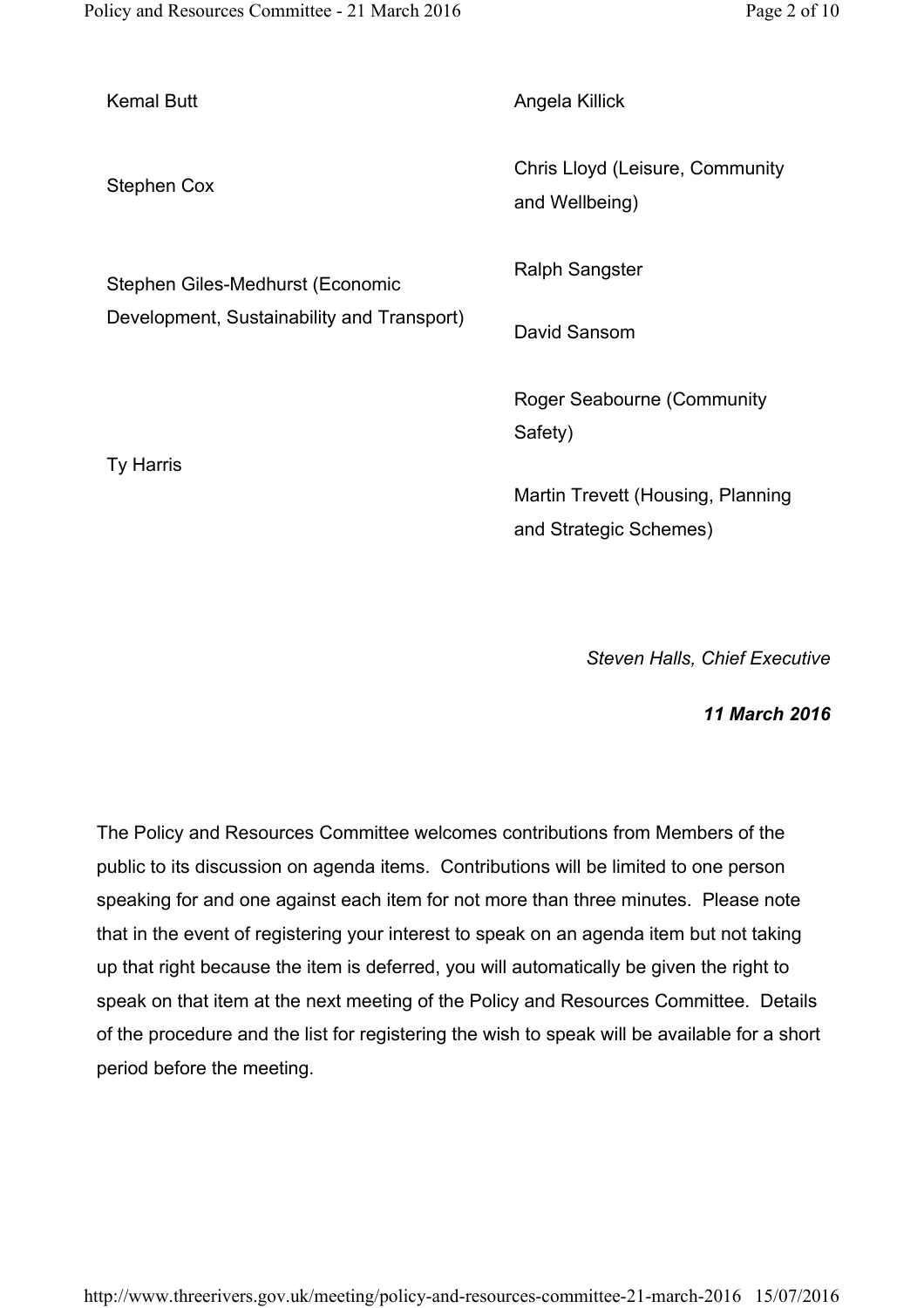In accordance with The Openness of Local Government Bodies Regulations 2014 any matters considered under Part I business only of the meeting may be filmed, recorded, photographed, broadcast or reported via social media by any person.

Recording and reporting the Council's meetings is subject to the law and it is the responsibility of those doing the recording and reporting to ensure compliance. This will include the Human Rights Act, the Data Protection Act and the laws of libel and defamation.

#### 1. APOLOGIES FOR ABSENCE

#### 2. MINUTES

To confirm as a correct record the minutes of the meeting held on 25 January 2016.

16 01 25 mins

#### 3. NOTICE OF OTHER BUSINESS

Items of other business notified under Council Procedure Rule 30 to be announced, together with the special circumstances that justify their consideration as a matter of urgency. The Chairman to rule on the admission of such items.

http://www.threerivers.gov.uk/meeting/policy-and-resources-committee-21-march-2016 15/07/2016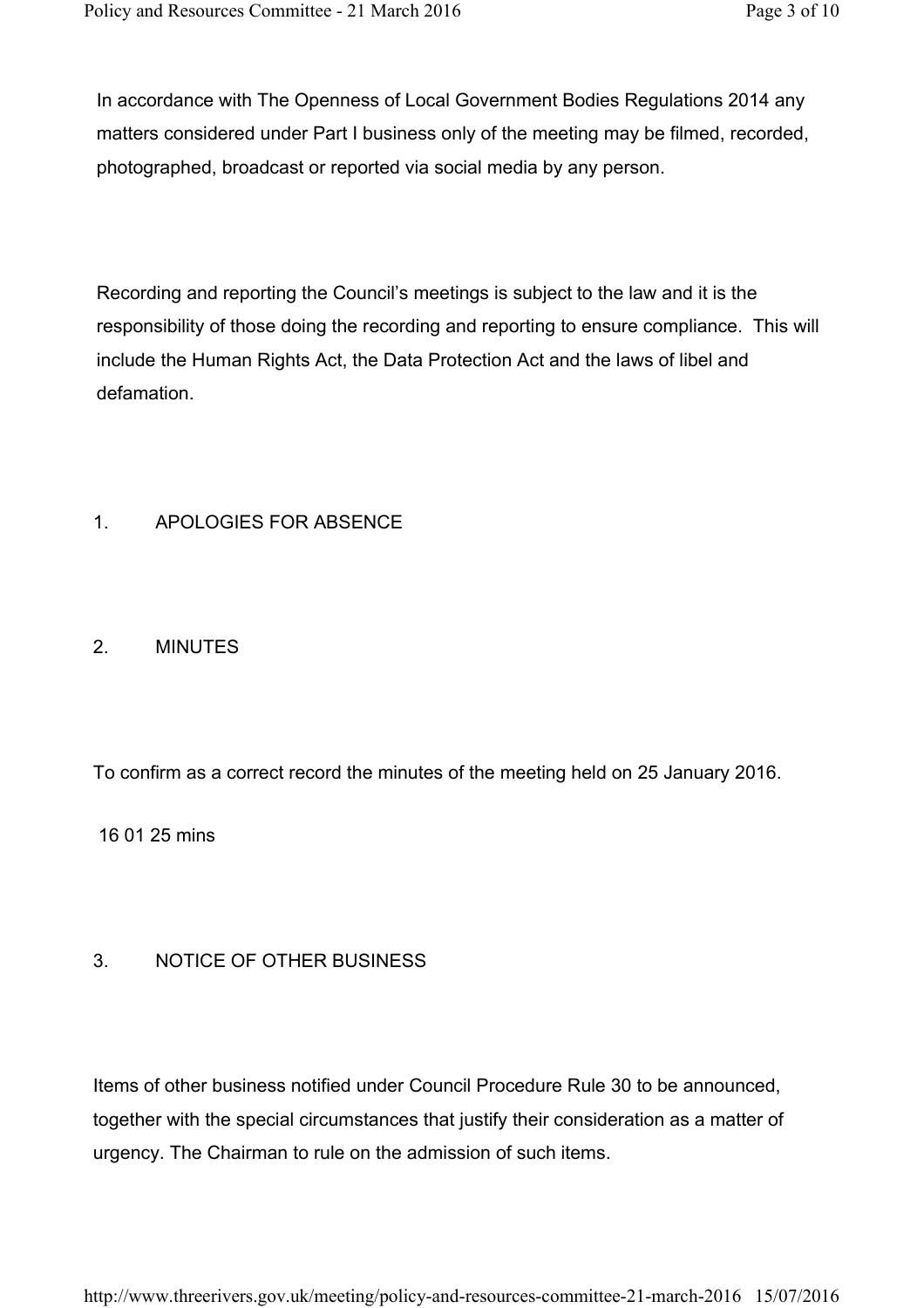#### 4. DECLARATION OF INTERESTS

To receive any declarations of interest.

**POLICY** 

## 5. LEASE OF LAND WITHIN WOODCOCK HILL CEMETERY

To seek Authority to alter the lease terms proposed for the leasing of graves to Battlers Wells Foundation (BWF).

16 03 21 pr i 05 cemetery-lease

# 6. CHARGING FOR DISCRETIONARY ADVICE SERVICES – ENVIRONMENTAL HEALTH FOOD SAFETY FUNCTION

To seek approval for the introduction of a charging regime for new food business advice service requests.

Charging for discretionary services

#### 7. REVISED CORPORATE ANTI-SOCIAL BEHAVIOUR POLICY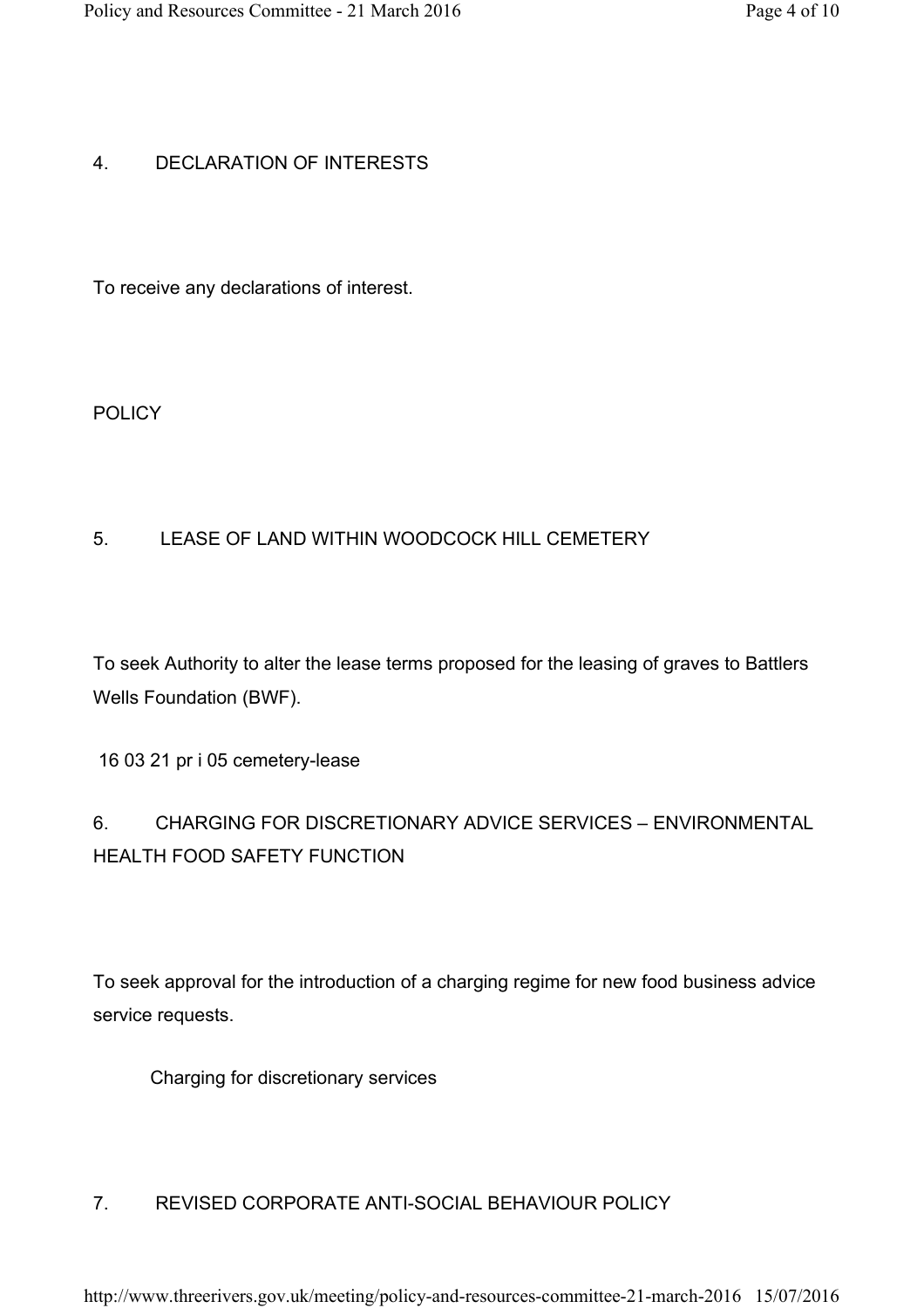This report asks the committee to adopt a revised Corporate Anti-Social Behaviour Policy.

Asb policy committee report final

## 8. MEMBER TRAINING

The Committee received a report at the 7 December 2015 meeting on Member Training (Minute PR68/15) and raised a number of comments at the meeting which are addressed in the report.

Member training report

councillor-training-record - app2

Members are asked to comment on the suggestions for future Member training in Appendix 1 and on the individual Member training matrix at Appendix 2.

RESOURCES

#### 9. SOUTH OXHEY INITIATIVE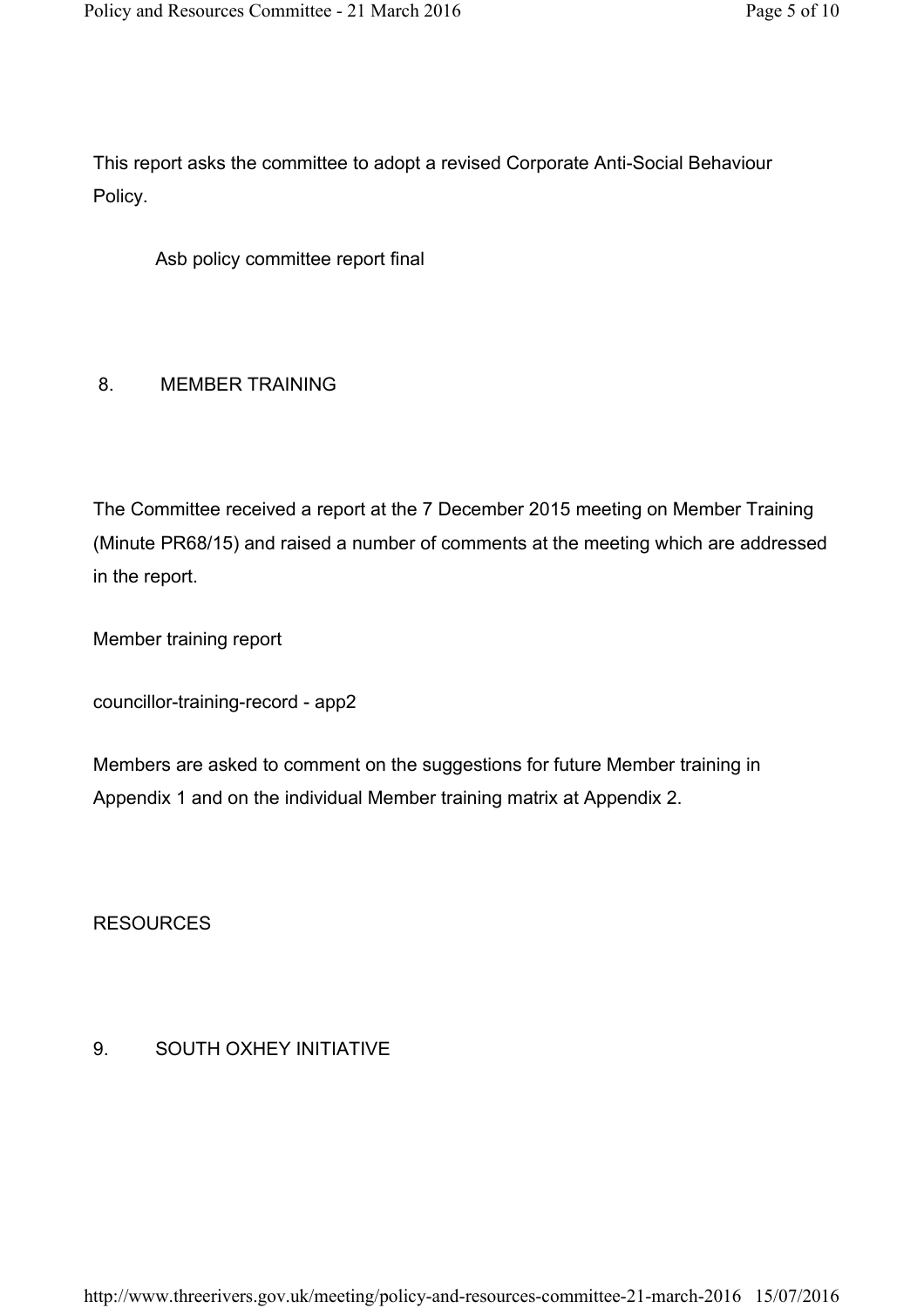This report presents the detailed Compulsory Purchase Order and Appropriation report prepared by Bond Dickinson, the Council's Solicitors in this matter. This is pursuant to the earlier decision to enter into a Development Agreement for the implementation of the South Oxhey Initiative.

so-initiative-pr-committee-report-210316-part-i

so-initiative-bond-dickinson-cpo-report-210316 - app

so-initiative-cpo-map-210316 - app

so-initiative-satellite-site-plans-210316 app

# 10. SCOTSBRIDGE ALL-WEATHER ARTIFICIAL SPORTS PITCH UPDATE REPORT

The purpose of this report is to update members on the progress of the Scotsbridge artificial all-weather pitch project and to highlight a current shortfall in capital funding. This Committee need to agree the request for funding in recommendations 11.3, 11.4 and 11.5, subject to comments received from the Leisure, Wellbeing and Health Committee at their meeting on 16 March 2016.

Rickmansworth hockey club development plan 2016-2021

16 03 21 PR i - (10) Scotsbridge Report

#### 11. PURCHASE OF INDIVIDUAL PROPERTY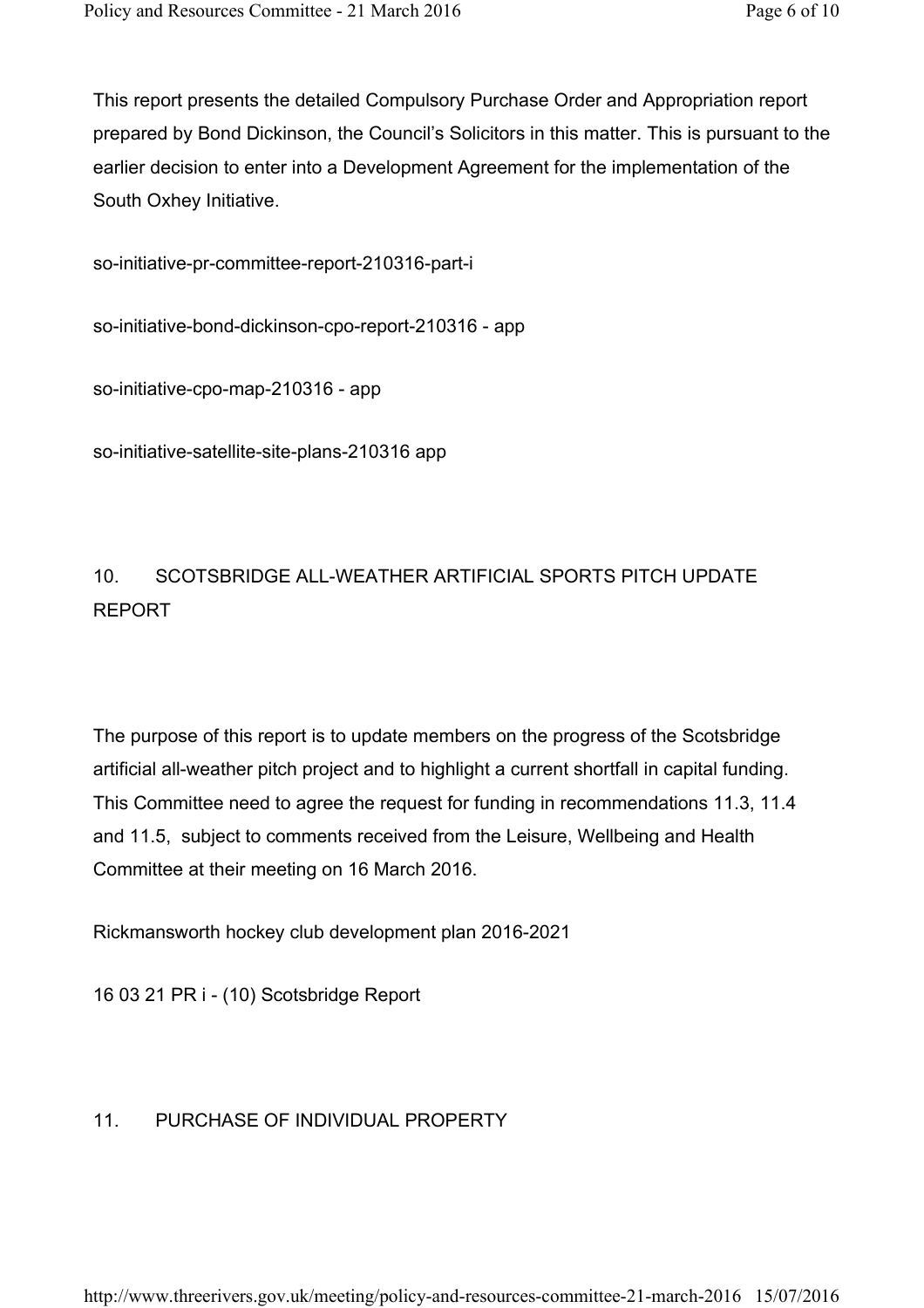This report requests authorisation to purchase an individual property in Mill End, Rickmansworth subject to comments received from the Sustainable Development, Planning and Transport Committee at their meeting on 10 March 2016.

Purchase of property

#### 12. BUDGET MONITORING (MONTH 11) FEBRUARY

Budget Monitoring is a key tool in scrutinising the Council's financial performance. It is designed to provide an overview to all relevant stakeholders.

policy-resources-committee-report-period-11-february-2016

p-r-committee-report-p11-2015-2018

WORK PROGRAMME

#### 13. WORK PROGRAMME

To agree the Committee's work programme.

Work programme report

Work programme appendix 2

14. OTHER BUSINESS - if approved under item 3 above.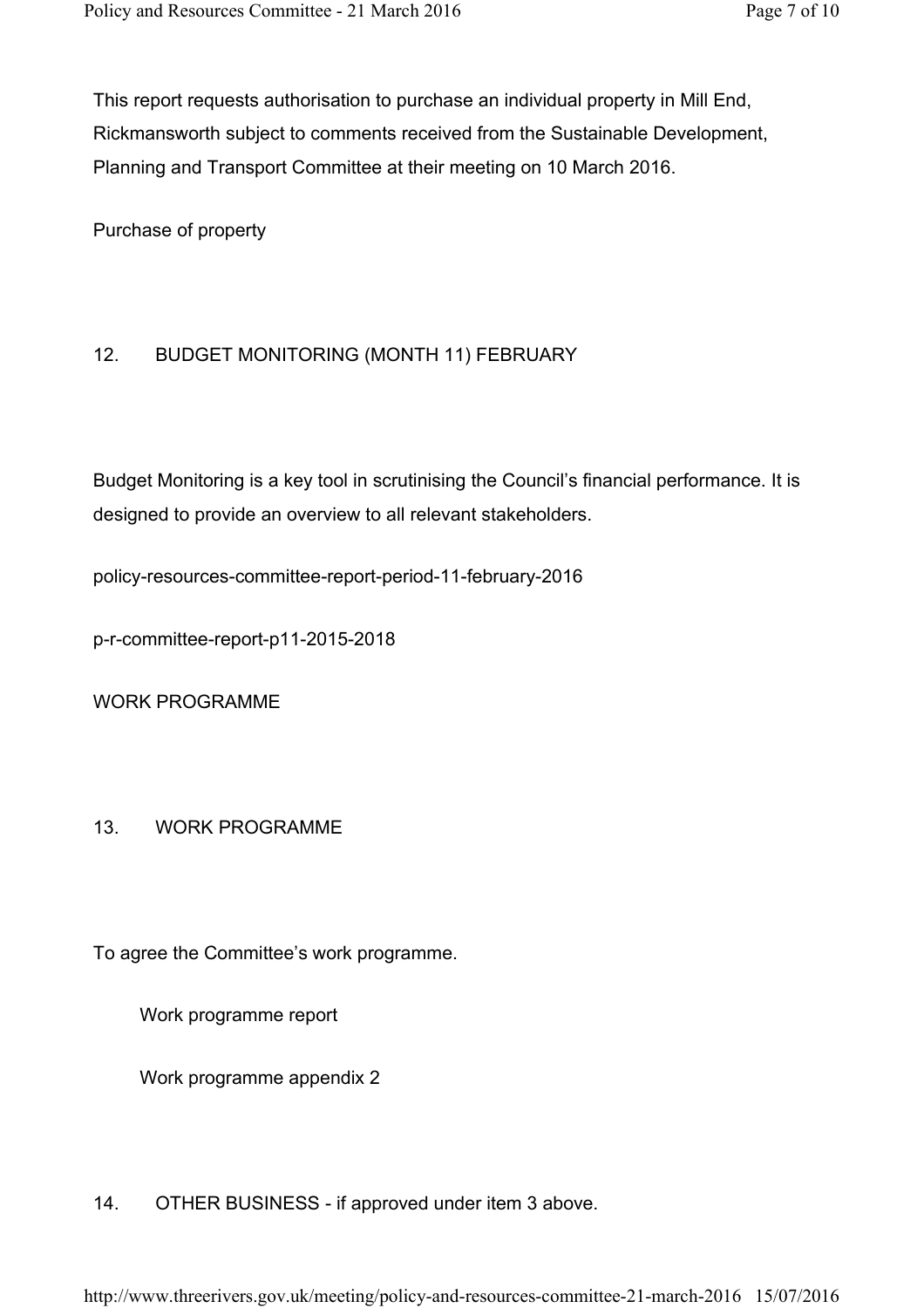# 14a. SERVICE PLANNING 2016-2019

This report enables the Committee to comment on the following Service plans (circulated separately) for the three years commencing on 1 April 2016.

16 03 21 i 14a cover report

Legal

Legal Service plan 2016-19

**Committee** 

Committee service plan 2016-19

**Elections** 

elections service plan 2016-19

Corporate Services

corporate services service plan 2016-19

Customer Services

csc service plan 2016-19

Finance

finance service plan 2016-19

Revenue and Benefits

revenue and benefits service-plan 2016-2019

Major Projects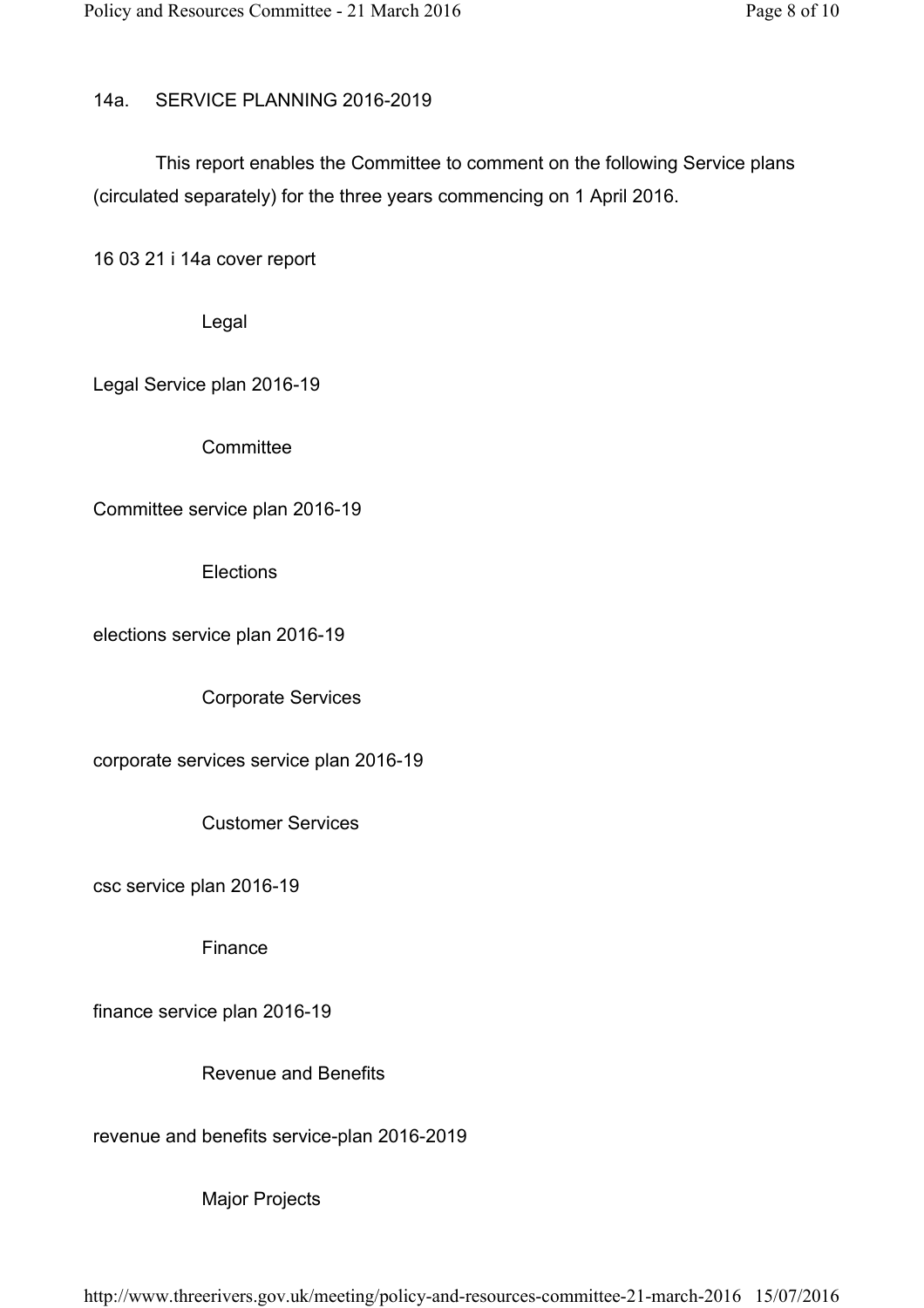major projects service plan 2016-19

#### 14b. SOUTH OXHEY INITIATIVE

This report proposes the establishment of a Project Board and a Scrutiny Board in the interests of good governance and best practice of the South Oxhey Initiative.

so-initiative-project-board-pr-committee-report

so-initiative-delegated-authority

15. EXCLUSION OF PRESS AND PUBLIC

If the Committee wishes to consider the remaining item in private, it will be appropriate for a resolution to be passed in the following terms:-

"that under Section 100A of the Local Government Act 1972 the press and public be excluded from the meeting for the following item of business on the grounds that it involves the likely disclosure of exempt information as defined under paragraph 3 of Part I of Schedule 12A to the Act. It has been decided by the Council that in all the circumstances, the public interest in maintaining the exemption outweighs the public interest in disclosing the information."

(Note: If other confidential business is approved under item 3, it will also be necessary to specify the class of exempt or confidential information in the additional items.)